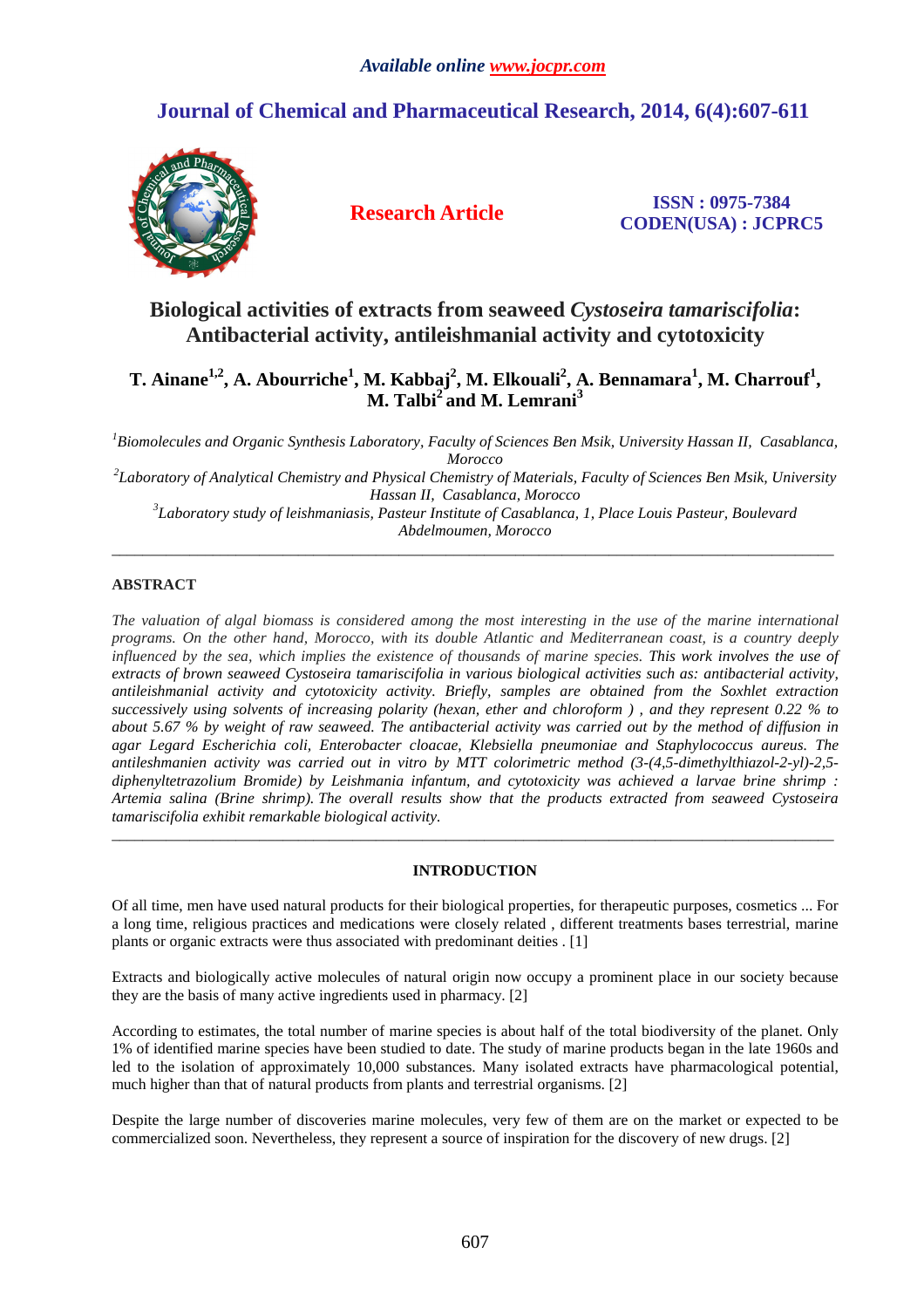In the other hand, *Cystoseira tamarisifolia* is a macro algae presents an interesting biomass on the Moroccan coastal, Previous chemical studies on this alga showed the presence of méroditerpéniques majority molecules. Mention: the bifurcarénone, méditerranéols the A, B, C, D, the cystoseirols A, B and C, the strictakétal the baléarone, and the néobaléarone épinéobaléarone and méthoxybifurcarenone. [3-6]

*\_\_\_\_\_\_\_\_\_\_\_\_\_\_\_\_\_\_\_\_\_\_\_\_\_\_\_\_\_\_\_\_\_\_\_\_\_\_\_\_\_\_\_\_\_\_\_\_\_\_\_\_\_\_\_\_\_\_\_\_\_\_\_\_\_\_\_\_\_\_\_\_\_\_\_\_\_\_*

The objective of this part is to try to exploit marine algae *Cystoseira tamariscifolia* as sources of pharmaceutical molecules by studying the pharmacological potential of their extracts, as a range of biological activities such as: antibacterial activities, antileishmanial activity and cytotoxicity.

### **EXPERIMENTAL SECTION**

### **Extract Preparation**

After harvesting the seaweed *Cystoseira tamariscifolia* in the south of Casablanca (Morocco) in the period of low tide, it is washed with water, and dried for one day at room temperature and arbitrary of light, then it is dried in an oven at 60 ° C for three days.

The extracts of algae *Cystoseira tamariscifolia* obtained from the Soxhlet extraction successively with solvents of increasing polarity: hexane, ether, chloroform and water.

### **Antibacterial activity**

The method used, method or well diffusion agar described by C. Perez et al. (1990) [7]. This method can quickly observe effects of a substance by bacterial growth.

Screening for antibacterial activity of the extracts of Cytoseira tamariscifolia was determined by agar well diffusion method. The extracts was dissolved in dimethyl sulfoxide (DMSO) 5%. Ten microliter of crude extract (250 mg/mL) was loaded onto well (diameter 6 mm). Fresh colonies of Escherichia coli (ATCC 25922), Enterobacter cloacae (University Teaching Hospital Ibn Rushd), Klebsiella pneumoniae (University Teaching Hospital Ibn Rushd) and Staphylococcus aureus (ATCC 25923) on supplemented MH agar were inoculated in supplemented MH broth and incubated overnight under aerobic condition. The bacterial suspensions were adjusted to McFarland standard No. 0.5 and spreaded onto supplemented MH agar plates. The seeded plates and incubated at 37 °C for 24 h under aerobic condition. The diameters of the inhibition zones were measured and the mean was recorded. Experiments were done in triplicate. Bacterial culture with 1% DMSO was used as negative control. In addition,tetracyclin used as a positive control.

#### **Antileishmanial activity**

The MTT method used is that described by A. Dutta (2005) [8] This is a colorimetric technique, which allows to determine the antileishmanial activity of promastigote forms of Leishmania . The principle of the test is based on the conversion of a tetrazolium salt MTT (3- (4,5-dimethylthiazol-2-yl)-2,5-diphenyltetrazolium bromide) to formazan by enzymatic reduction .

The antileishmanial evaluations were performed on cultures of Leishmania infantum promastigotes. Promastigotes were maintained at 25 ° C by subculturing every five days using the RPMI 1640 phenol red-free, buffered with 25 mM NaHCO3 (pH = 7.2) and supplemented with 20 % fetal bovine serum (FBS). The parasites were incubated in culture flasks with a starting concentration of  $5 \times 10^5$  parasites per ml.

The parasites were counted on Thoma cell and shared on a 96 well ELISA plate at a concentration of  $2x10<sup>5</sup>$  parasites / well in 90 µl RPMI medium. The test products are dissolved in DMSO 1 % (to final concentrations of 20, 30, 40 and 50  $\mu$ g/mL) and the solvent control (100  $\mu$ L of parasitic cultivation + l0 $\mu$ L DMSO) are then added in triplicate in the wells for an additional 10 µl. After 72 hours incubation at 25 °C was added a 10 volume µl of MTT (5 mg/mL) and the plates are returned to the incubator. After 1 hour incubation at room temperature and 3 hours at 37 °C the developed Violete staining, the plate was centrifuged at 2000 rpm for 5 min and was added to a volume of 200 µl DMSO. The absorbance each well is measured at 492 nm on an ELISA spectrophotometer.

The determination of the concentration value of 50% inhibition  $IC_{50}$  is determined by linear interpolation of the curves showing percent viability based on the logarithm of concentration tested. It is noted that the percentage of viability is given by the relationship:

 $\frac{\text{Absorbance}_{\text{Control}} - \text{Absorbance}_{\text{sample}}}{\sim 100}$  $96$  Viability = Absorbance<sub>Control</sub>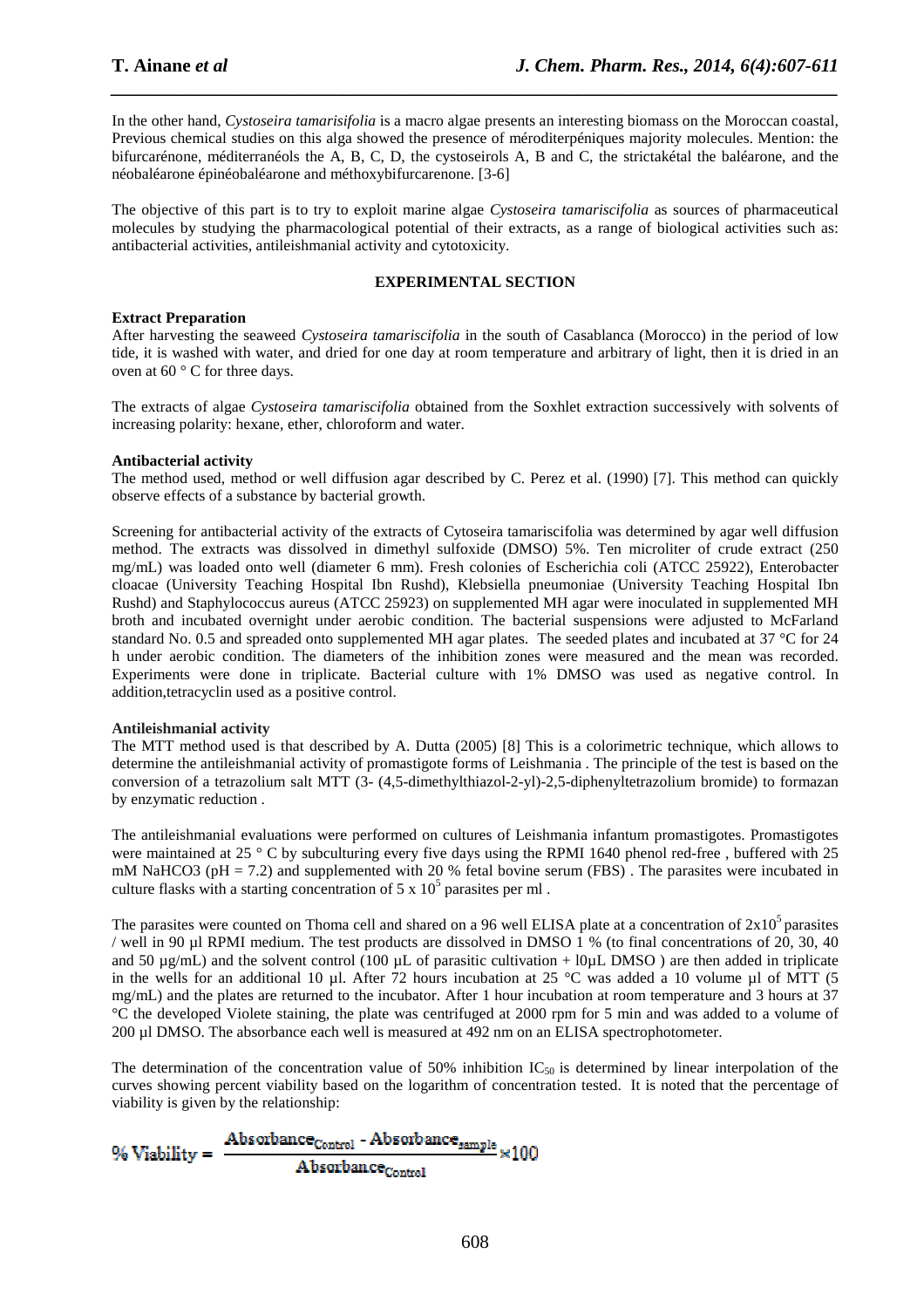## **Cytotoxicity test**

To achieve this toxicological study to look for toxic compounds from the extracts, we relied on the BS test "Brine Shrimp" developed by P.i Vanhaecke in 1981. [9]

*\_\_\_\_\_\_\_\_\_\_\_\_\_\_\_\_\_\_\_\_\_\_\_\_\_\_\_\_\_\_\_\_\_\_\_\_\_\_\_\_\_\_\_\_\_\_\_\_\_\_\_\_\_\_\_\_\_\_\_\_\_\_\_\_\_\_\_\_\_\_\_\_\_\_\_\_\_\_*

This test is used to determine the toxic activity of the products tested their effects on larval saltwater shrimp: Artemia salina. It also allows the determination of the concentration which kills 50% of Artemia nauplii in 24 hours under standardized conditions. This concentration is known as the lethal dose  $LD_{50}$  which can determine the power of toxicity compared to other products of references.

The samples to be tested are dissolved in 2% DMSO. Determined volumes of the prepared solution were added to Petri dishes containing larvae of Artemia salina. The boxes are placed in a chamber at room temperature and the results were read after 24 hours is by counting under a dissecting microscope.

If the lamp contains dead larvae, the percentage mortality is corrected using the following formula:

$$
\% M = \frac{NLP}{NLT} \times 100
$$

with: % M: percentage mortality. NLP: Number of dead larvae in the Presence of the Product Tester. NLT: Number of dead larvae in the Presence of Witness (solvent).

## **RESULTS AND DISCUSSION**

### **Extraction**

After harvesting and drying seaweed *Cystoseira tamariscifolia* four extracts H, E, C and A are obtained from successive Soxhlet extractions with solvents of increasing polarity: hexane, ether, chloroform and water. Once the extracts were obtained, it was determined their colors and returns relative to the initial amount of dry seaweed. Data for samples obtained are given in the table 1:

| Table 1: The different extracts of Cystoseira tamariscifolia with yield and color. |  |  |  |
|------------------------------------------------------------------------------------|--|--|--|
|------------------------------------------------------------------------------------|--|--|--|

| Extract                   | Color            | Yield $(\% )$ |  |
|---------------------------|------------------|---------------|--|
| н                         | Dark green       | 0.36          |  |
| E                         | $Green - yellow$ | 0.22          |  |
| C                         | $Green - yellow$ | 0.25          |  |
|                           | <b>Brown</b>     | 5.67          |  |
| Marc $(*)$                | <b>Brown</b>     | 93            |  |
| $(*)$ (After evaporation) |                  |               |  |

#### **Antibacterial activity**

The test results of the antibacterial activity of the extracts H, E, C and A seaweed Cystoseira tamariscifolia are summarized in Table 2, and Tetracycline which was filed at the same concentration of the extracts of algae as an antibiotic control. The results of this work showed that all the extracts produced interesting zones of inhibition for both strains *Enterobacter cloacae* and *Klebsiella pneumoniae*. We also note that all extracts are active against Escherichia coli extract except H which did not show a remarkable activity. As wholes that the extracts have no activity against *Staphylococcus aureus*.

| Table 2: Antibacterial activity of various extracts of algae Cystoseira tamariscifolia. |  |  |
|-----------------------------------------------------------------------------------------|--|--|

| Bacteria    | $E.$ coli $\blacksquare$ | E. cloacae | K. pneumoni | S. aureus |
|-------------|--------------------------|------------|-------------|-----------|
|             |                          |            |             |           |
|             |                          |            |             |           |
|             |                          |            |             |           |
|             |                          |            |             |           |
| Tetracyclin |                          |            |             |           |

*Key: -: no inhibition, +: less than 10mm diameter inhibition, + + inhibition diameter between 10 and 15mm, + + + greater than 15mm diameter inhibition.* 

#### **Antileishmanial activity**

The product H, E, A and C were tested at concentrations of 20, 30, 40 and 50 µg/mL. The values of percentage viability of *Leishmania* in function of the concentration are given in Table 3.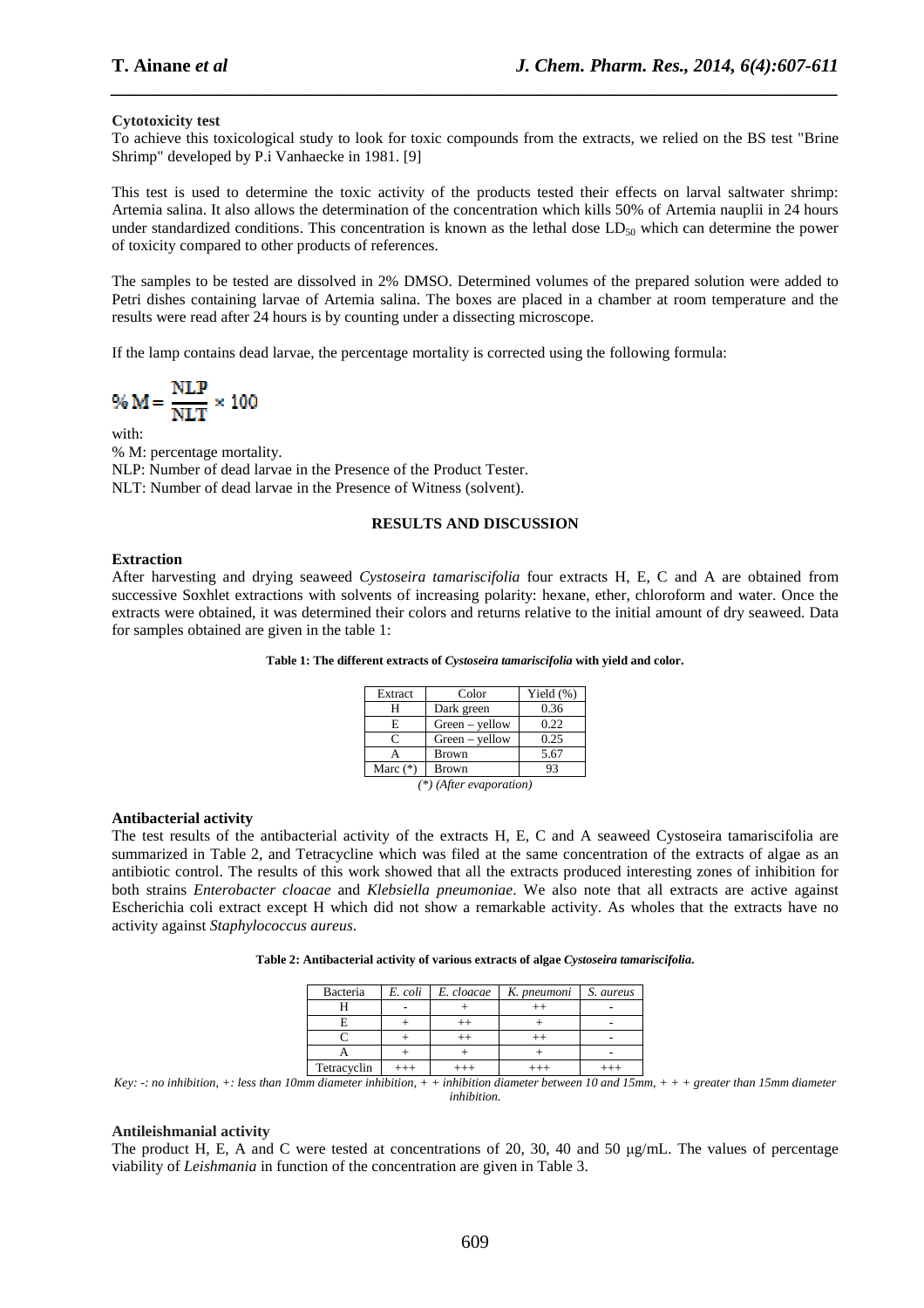| Extract | Concentration | $ABS_{\text{sample}}$ | $ABS_{control}$ | Viability (%) |
|---------|---------------|-----------------------|-----------------|---------------|
|         | $20 \mu g/mL$ | n.d                   | 0.579           |               |
| H       | $30 \mu g/mL$ | n.d                   | 0.579           |               |
|         | $40 \mu g/mL$ | n.d                   | 0.579           |               |
|         | $50 \mu g/mL$ | n.d                   | 0.579           |               |
|         | $20 \mu g/mL$ | 0.552                 | 0.579           | 4.690         |
| E       | $30 \mu g/mL$ | 0.540                 | 0.579           | 6.762         |
|         | $40 \mu g/mL$ | 0.528                 | 0.579           | 8.8345        |
|         | $50 \mu g/mL$ | 0.512                 | 0.579           | 11.597        |
|         | $20 \mu g/mL$ | 0.575                 | 0.579           | 0.719         |
| C       | $30 \mu g/mL$ | 0.571                 | 0.579           | 1.410         |
|         | $40 \mu g/mL$ | 0.568                 | 0.579           | 1.928         |
|         | $50 \mu g/mL$ | 0.552                 | 0.579           | 4.690         |
|         | $20 \mu g/mL$ | n.d                   | 0.579           |               |
| А       | $30 \mu g/mL$ | n.d                   | 0.579           |               |
|         | $40 \mu g/mL$ | n.d                   | 0.579           |               |
|         | $50 \mu g/mL$ | n.d                   | 0.579           |               |
|         |               | a dana danan d        |                 |               |

# *\_\_\_\_\_\_\_\_\_\_\_\_\_\_\_\_\_\_\_\_\_\_\_\_\_\_\_\_\_\_\_\_\_\_\_\_\_\_\_\_\_\_\_\_\_\_\_\_\_\_\_\_\_\_\_\_\_\_\_\_\_\_\_\_\_\_\_\_\_\_\_\_\_\_\_\_\_\_* **Table 3: Results of the antileishmanial activity**

*n.d.: not detected* 

From Table 3, it is deduced that the percent viability increases with concentration. It is noted that the samples A and H have no antileishmanial activity, against the C and E samples exhibits activity. The concentration values of 50% inhibition  $IC_{50}$  obtained from the linear expressions of sustainability based on the logarithm of the two extracts tested for concentration greater than 100 µg/mL (Table 4).

#### **Table 4: IC50 values of the antileishmanial activity for extracts** *Cystoseira tamariscifolia*

| Extract | $IC_{50}$ ( $\mu$ g/mL) |
|---------|-------------------------|
| н       | n.d                     |
| Е       | >100                    |
|         | >100                    |
|         | n.d                     |

#### **Cytotoxicity test**

The extracts were tested at 20, 40, 60 and 100 µg/mL by Brine Shrimp test described previously. The values of the percentages of mortality of larvae in the concentration function are given in Table 5.

| Extract | Concentration  | <b>NLT</b> | <b>NLP</b>     | % M            |
|---------|----------------|------------|----------------|----------------|
|         | $20 \mu g/mL$  | 10         | 0              | 0              |
| H       | $40 \mu g/mL$  | 10         | $\overline{0}$ | $\overline{0}$ |
|         | $60 \mu g/mL$  | 10         | 0              | 0              |
|         | $100 \mu g/mL$ | 10         | 0              | 0              |
|         | $20 \mu g/mL$  | 10         | $\overline{c}$ | 20             |
| E       | $40 \mu g/mL$  | 10         | 5              | 50             |
|         | $60 \mu g/mL$  | 10         | 7              | 70             |
|         | $100 \mu g/mL$ | 10         | 7              | 70             |
|         | $20 \mu g/mL$  | 10         | 3              | 30             |
| C       | $40 \mu g/mL$  | 10         | 4              | 40             |
|         | $60 \mu g/mL$  | 10         | 6              | 60             |
|         | $100 \mu g/mL$ | 10         | 8              | 80             |
|         | $20 \mu g/mL$  | 10         | 1              | 10             |
| M       | $40 \mu g/mL$  | 10         | 2              | 20             |
|         | $60 \mu g/mL$  | 10         | 3              | 30             |
|         | $100 \mu g/mL$ | 10         | 3              | 30             |

**Table 5: Results of cytotoxicity test Brine Shrimp**

From this table, we deduce that the percentage of larval mortality increases as a function of concentration. This is well illustrated by the curves shown in Figure 1, which show the percentages of mortality according to the logarithm of the concentrations. LD50 values of the various extracts obtained by different linear expressions are displayed in Table 6.

The extract of H has no cytotoxic activity to extract and A has an  $LD_{50}$  value greater than 200  $\mu$ g/mL. Extracts C and E where they are toxic have values of 43.38  $\mu$ g/mL and 43.26  $\mu$ g/mL successively. This compared to other products  $[10]$  toxicity, shows that all the samples are less than podophyllotoxin  $(2.4 \text{ µg/mL})$  and greater than digitalis (77.2 µg/mL) and strychnine sulfate (151 µg/mL).